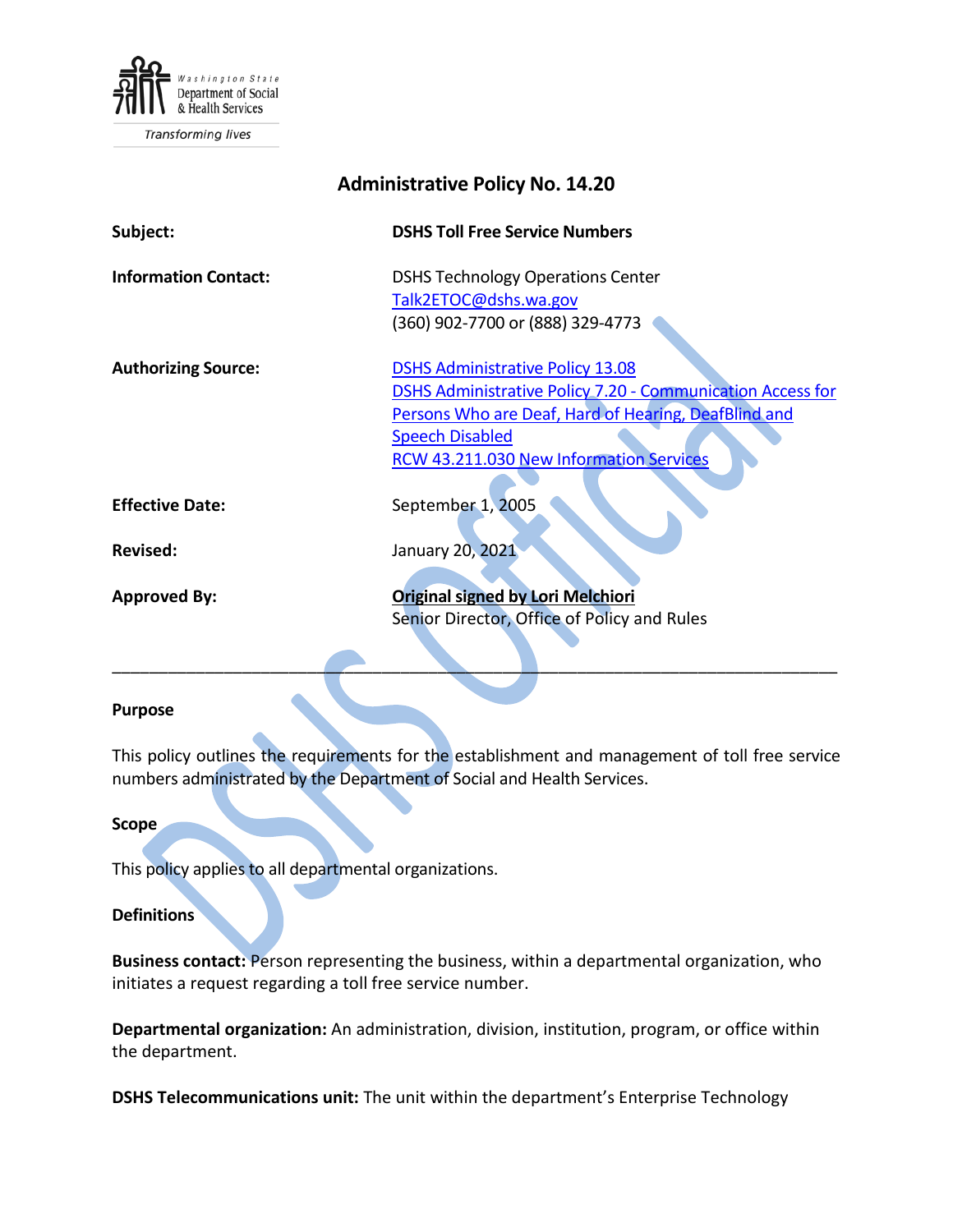Administrative Policy No. 14.20 January 20, 2021 Page 2

division that is responsible for managing telecommunications for the department.

**Telecommunication Relay Services:** [Telecommunication Relay Services](mailto:https://www.dshs.wa.gov/altsa/odhh/telecommunication-relay-services) is also known as Washington Relay. It is a free service provided by the DSHS Office of Deaf and Hard of Hearing (ODHH) to ensure equal communication access to telephone service for people who are deaf, deaf-blind, hard of hearing and speech disabled.

**Telecom coordinator:** The person who is responsible for oversight of toll free service numbers within their specific departmental organization.

**Toll free service number:** Telephone numbers with distinct three-digit codes that can be dialed from landlines with no charge to the person placing the call. Such numbers allow callers to reach businesses and/or individuals out of the area without being charged a long-distance fee for the call. Wireless callers, however, will be charged for the airtime minutes used during a toll free call unless they have an "unlimited calling" plan.

**Washington 2-1-1:** WA2-1-1 (formerly referred to as WIN211) is a free confidential community service and one-stop connection to the local services, from utility assistance, food, housing, health, child care, after school programs, elder care, crisis intervention and much more. It maintains a comprehensive database of non-profit and government human service agencies and other community resources that enhance the quality of individual and community life for individuals living in Washington state. There are seven unique regions within Washington's 211 Statewide Information and Referral System. Each region supports local human service programs for residents in that area.

# **Policy Requirements**

- A. The DSHS Toll Free Service Numbers Program is administered by the DSHS Telecommunications Unit.
- B. Toll free service numbers will only be assigned in the department when there is a business justification for the number and no alternatives exist.
- C. All new toll free service numbers require a review by the Telecommunication Relay Services office to ensure TTY/TDD and/or 7-1-1 access will be available for the new toll free service number.
- D. All new public facing toll free service numbers require a consultation with the [Washington 2-1-1 State Office](https://wa211.org/) to determine if the number should be included on the WA 2-1-1 referral list, in accordance with [RCW 43.211.030 New Information Services.](http://app.leg.wa.gov/rcw/default.aspx?cite=43.211.030)

# **Roles and Responsibilities**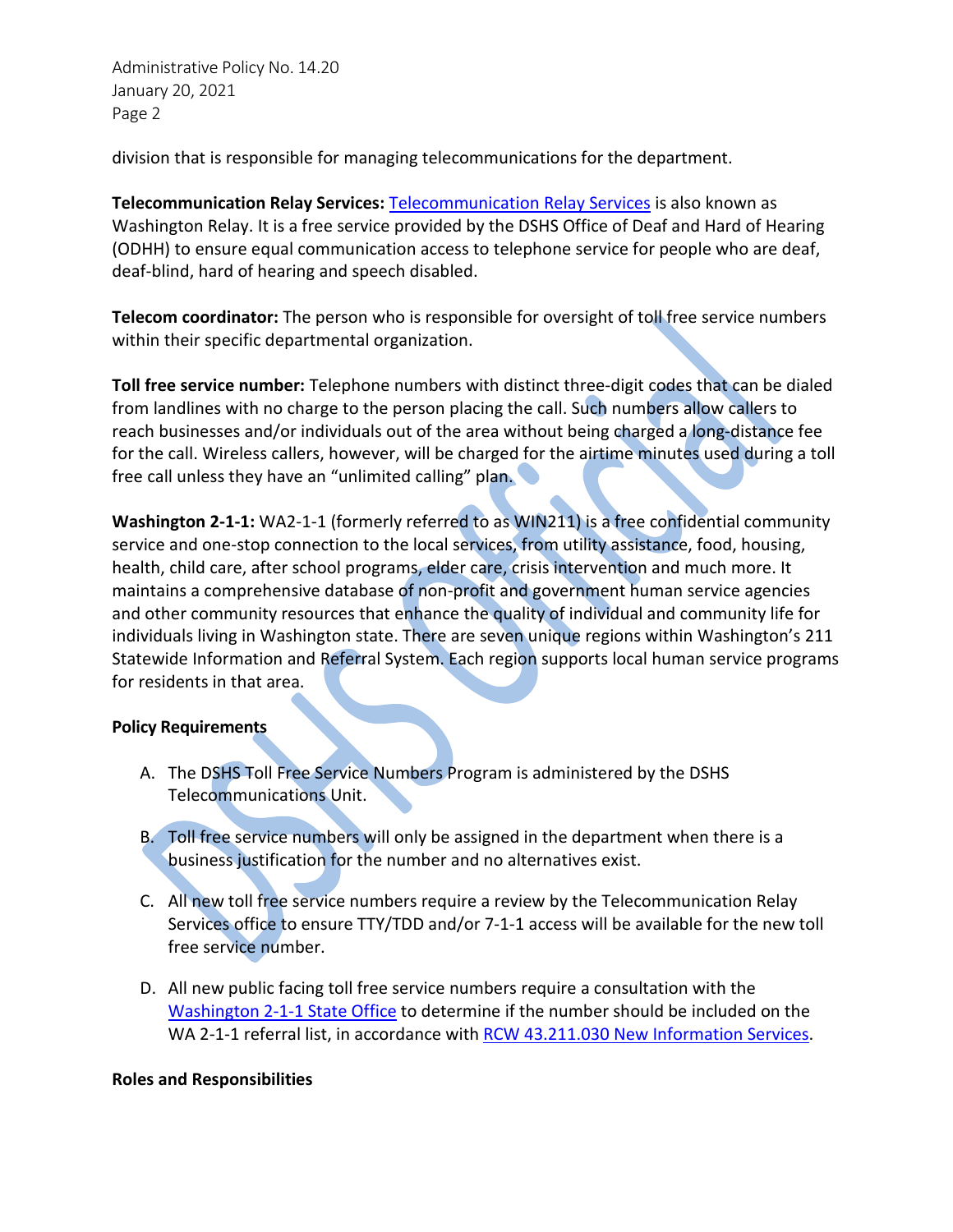Administrative Policy No. 14.20 January 20, 2021 Page 3

- A. DSHS departmental organizations:
	- 1. Assign an internal telecom coordinator who is responsible for coordinating implementation and maintenance of toll free service numbers operated by the departmental organization.
	- 2. Follow the procedures identified in this policy for establishing, changing, or discontinuing a toll free service number.
- B. Business contact:
	- 1. Follow the procedures identified in this policy for establishing, changing, or discontinuing a toll free service number.
- C. Telecom coordinators:
	- 1. Follow the procedures identified in this policy for establishing, changing, or discontinuing a toll free service number.
	- 2. Review on-line monthly [toll free service invoices](http://tollfreebilling.dshs.wa.lcl/) for appropriate use.
	- 3. Ensure a toll free service number is discontinued when there is no longer a business justification for the number.
- D. DSHS Telecommunications Unit:
	- 1. Process DSHS Toll Free Services Request forms.
	- 2. Respond to toll free service related questions.

# **Procedures**

- A. Business contact
	- 1. Identify the type of request on the [DSHS Toll Free Services Request form \(17-164\);](http://forms.dshs.wa.lcl/formDetails.aspx?ID=6375) new service, change to existing service, or discontinue service.
	- 2. Complete section A. of the **DSHS Toll Free Services Request form (17-164)**; including business justification for the toll free service number.
	- 3. For all toll free service numbers, a review by the Telecommunication Relay Services office is required to ensure TTY/TDD and/or 7-1-1 access is available when the new toll free service number is activated. Contact the TRS program manager at [odhh@dshs.wa.gov](mailto:odhh@dshs.wa.gov) to set up a review.